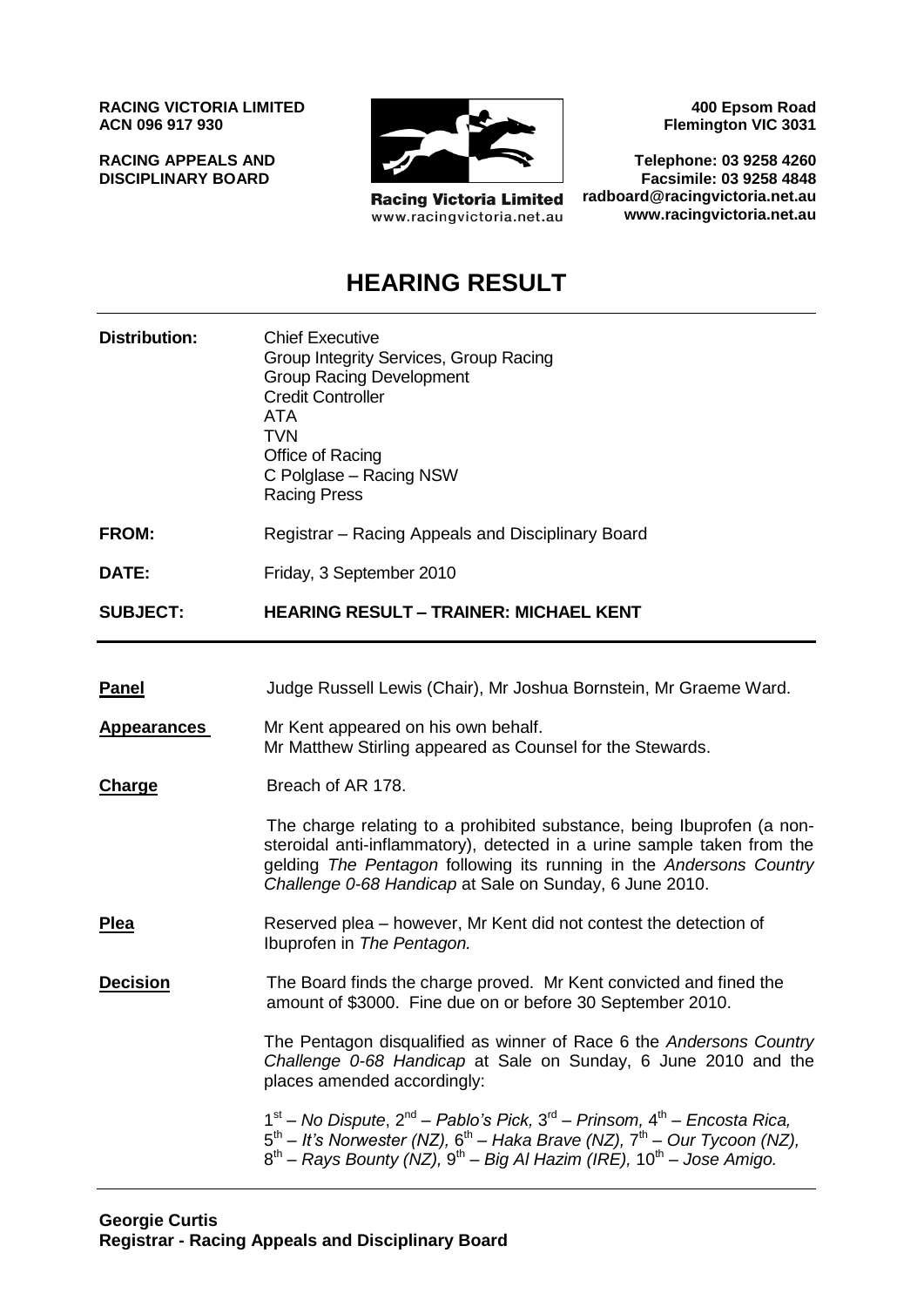# **TRANSCRIPT OF**

## **PROCEEDINGS**

### **RACING APPEALS AND DISCIPLINARY BOARD**

\_\_\_\_\_\_\_\_\_\_\_\_\_\_\_\_\_\_\_\_\_\_\_\_\_\_\_\_\_\_\_\_\_\_\_\_\_\_\_\_\_\_\_\_\_\_\_\_\_\_\_\_\_\_\_\_\_\_\_\_\_\_\_

**HIS HONOUR JUDGE R.P.L. LEWIS, Chairman MR J. BORNSTEIN MR G. WARD**

#### **EXTRACT OF PROCEEDINGS**

**DECISION**

**TRAINER: MICHAEL KENT**

#### **MELBOURNE**

#### **FRIDAY, 3 SEPTEMBER 2010**

MR M. STIRLING appeared on behalf of the RVL Stewards

MR M. KENT appeared on his own behalf